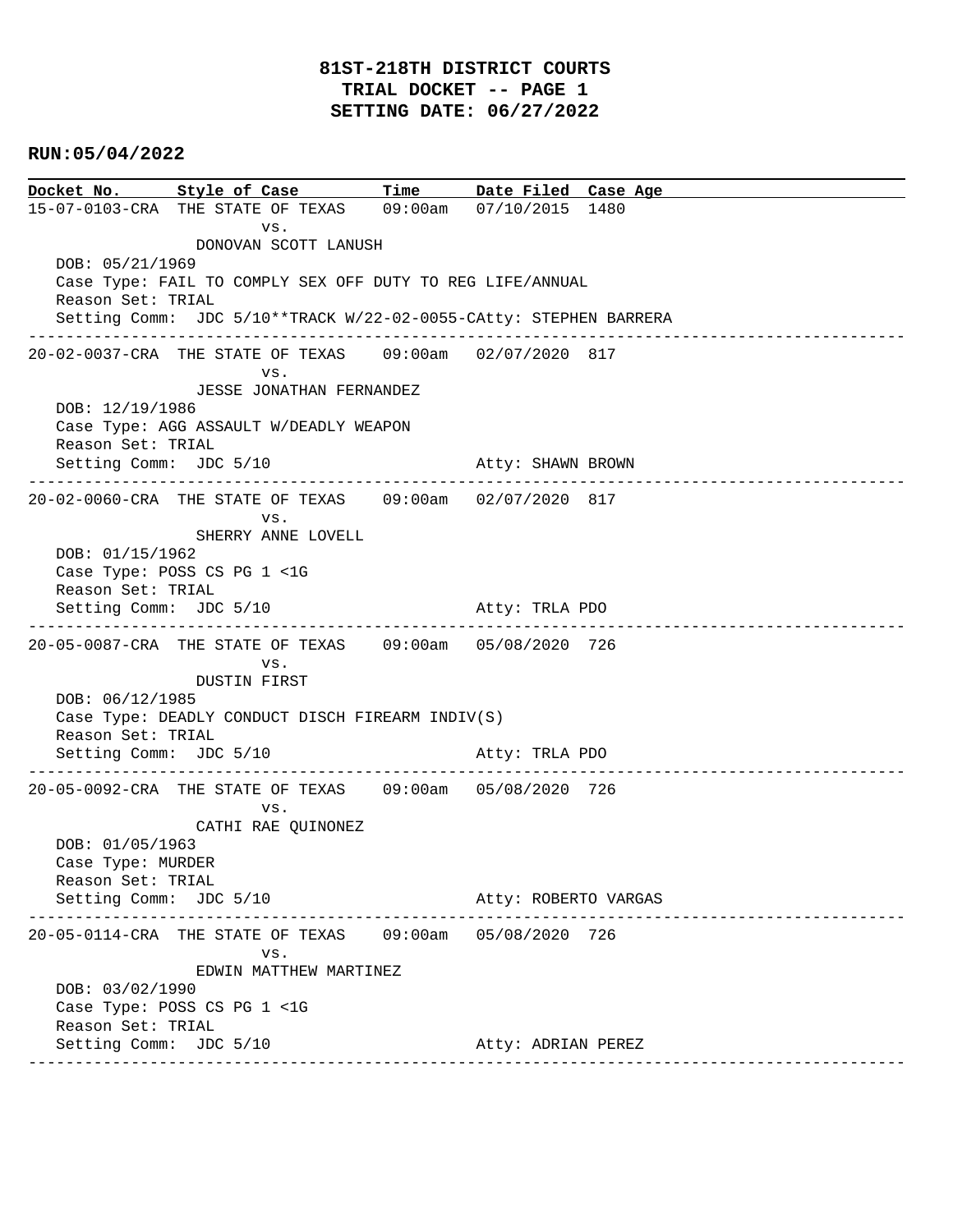**Docket No. Style of Case Time Date Filed Case Age**  20-06-0137-CRA THE STATE OF TEXAS 09:00am 06/12/2020 691 vs. ADRIAN C GONZALEZ DOB: 08/16/1988 Case Type: AGG ASSAULT W/DEADLY WEAPON Reason Set: TRIAL Setting Comm: JDC 5/10 Atty: WARREN WOLF ---------------------------------------------------------------------------------------------- 20-06-0152-CRA THE STATE OF TEXAS 09:00am 06/12/2020 691 vs. JOE ANGEL CEJA DOB: 12/17/2000 Case Type: UNAUTH USE OF VEHICLE Reason Set: TRIAL Setting Comm: JDC 5/10 Atty: TRLA PDO ---------------------------------------------------------------------------------------------- 20-07-0168-CRA THE STATE OF TEXAS 09:00am 07/24/2020 649 vs. ROCKY RODRIGUEZ DOB: 07/19/1987 Case Type: BURGLARY OF HABITATION Reason Set: TRIAL Setting Comm: JDC 5/10 Atty: ROLANDO ARGUELLES ---------------------------------------------------------------------------------------------- 20-11-0294-CRA THE STATE OF TEXAS 09:00am 11/06/2020 544 vs. BRYAN NEIL MYSKA DOB: 04/20/1976 Case Type: DRIVING WHILE INTOXICATED 3RD OR MORE IAT Reason Set: TRIAL Setting Comm: JDC 5/10 Atty: DOUGLAS DANIEL ---------------------------------------------------------------------------------------------- 20-11-0313-CRA THE STATE OF TEXAS 09:00am 11/06/2020 544 vs. ROBERT ANTHONY MANN DOB: 02/23/1996 Case Type: MAN DEL CS PG 1 >=4G<200G Reason Set: TRIAL Setting Comm: JDC 5/10 B/W Atty: RICHARD BRIGGS ---------------------------------------------------------------------------------------------- 20-12-0332-CRA THE STATE OF TEXAS 09:00am 12/04/2020 516 vs. JOSE LUIS BENAVIDES DOB: 10/29/1986 Case Type: UNL POSS FIREARM BY FELON Reason Set: TRIAL Setting Comm: DC 5/10 Atty: MEGAN HARKINS ----------------------------------------------------------------------------------------------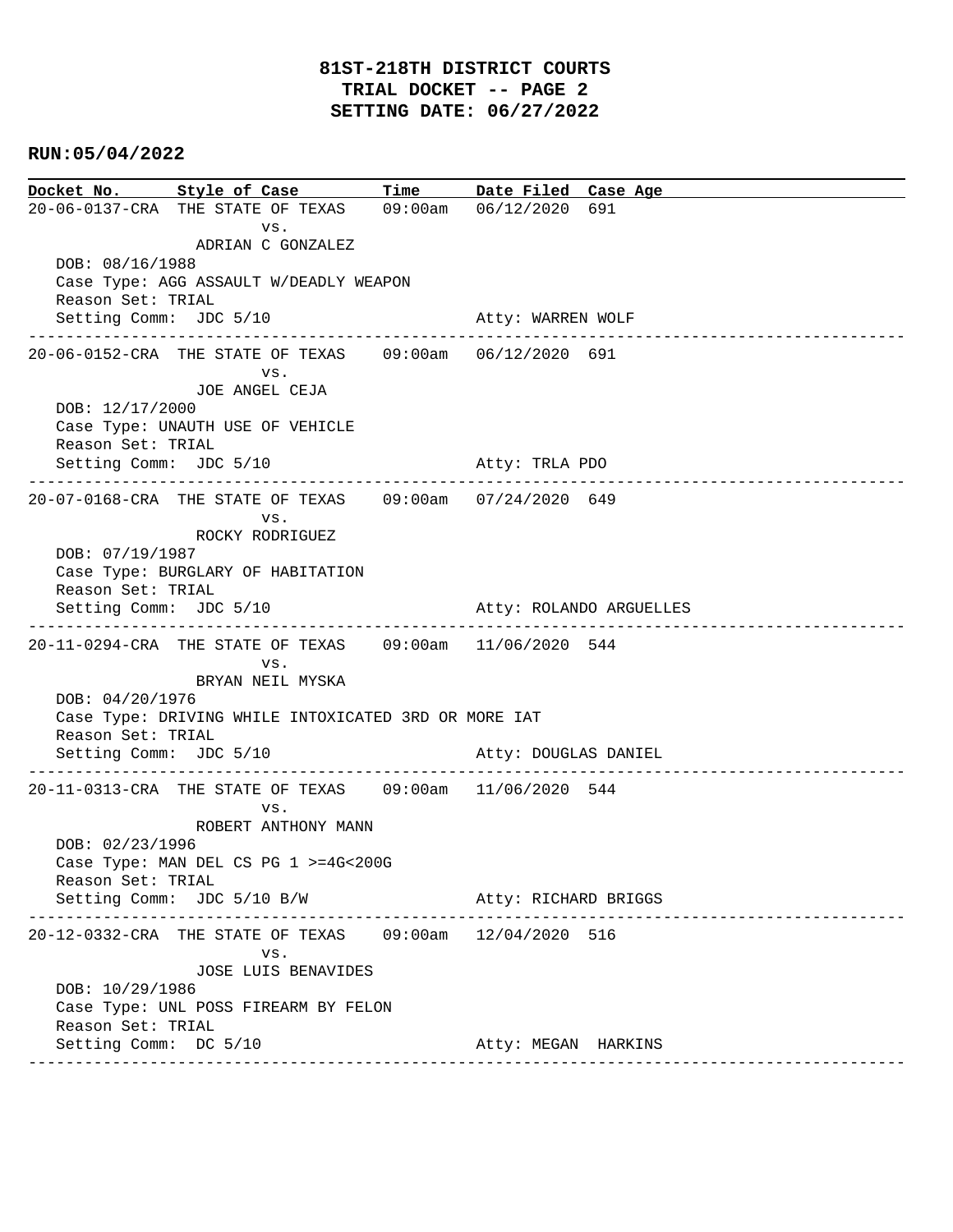**Docket No. Style of Case Time Date Filed Case Age**  21-01-0017-CRA THE STATE OF TEXAS 09:00am 01/06/2021 483 vs. ROBERT BRANDON CRUZ DOB: 05/13/1983 Case Type: POSS CS PG 1 >=1G<4G Reason Set: TRIAL Setting Comm: JDC 5/10 Atty: ROBERT ARELLANO ---------------------------------------------------------------------------------------------- 21-01-0018-CRA THE STATE OF TEXAS 09:00am 01/06/2021 483 vs. ERICK CORTEZ DOB: 03/12/1995 Case Type: POSS CS PG 1 <1G Reason Set: TRIAL Setting Comm: JDC 5/10 Atty: JAMES ANDERS ---------------------------------------------------------------------------------------------- 21-02-0091-CRA THE STATE OF TEXAS 09:00am 02/08/2021 450 vs. JULIAN SERGIO GARCIA DOB: 03/07/1989 Case Type: SEXUAL ASSAULT Reason Set: TRIAL Setting Comm: JDC 5/10 Atty: ROLANDO ARGUELLES ---------------------------------------------------------------------------------------------- 21-03-0101-CRA THE STATE OF TEXAS 09:00am 03/05/2021 425 vs. ANTONIO VASQUEZ JR DOB: 07/13/1980 Case Type: AGG ASSAULT W/DEADLY WEAPON Reason Set: TRIAL Setting Comm: JDC 5/10 (MON COMP) Atty: ROLANDO ARGUELLES ---------------------------------------------------------------------------------------------- 21-04-0157-CRA THE STATE OF TEXAS 09:00am 04/09/2021 390 vs. RYKER DWIGHT TUTTLE DOB: 03/26/2001 Case Type: MAN DEL CS PG 1 >=4G<200G Reason Set: TRIAL Setting Comm: JDC 5/10 Atty: ROBERT ARELLANO ---------------------------------------------------------------------------------------------- 21-04-0174-CRA THE STATE OF TEXAS 09:00am 04/09/2021 390 vs. FEDERICO RODRIGUEZ BAEZA DOB: 02/27/1977 Case Type: UNL POSS FIREARM BY FELON Reason Set: TRIAL Setting Comm: JDC 5/10 Atty: TRLA PDO ----------------------------------------------------------------------------------------------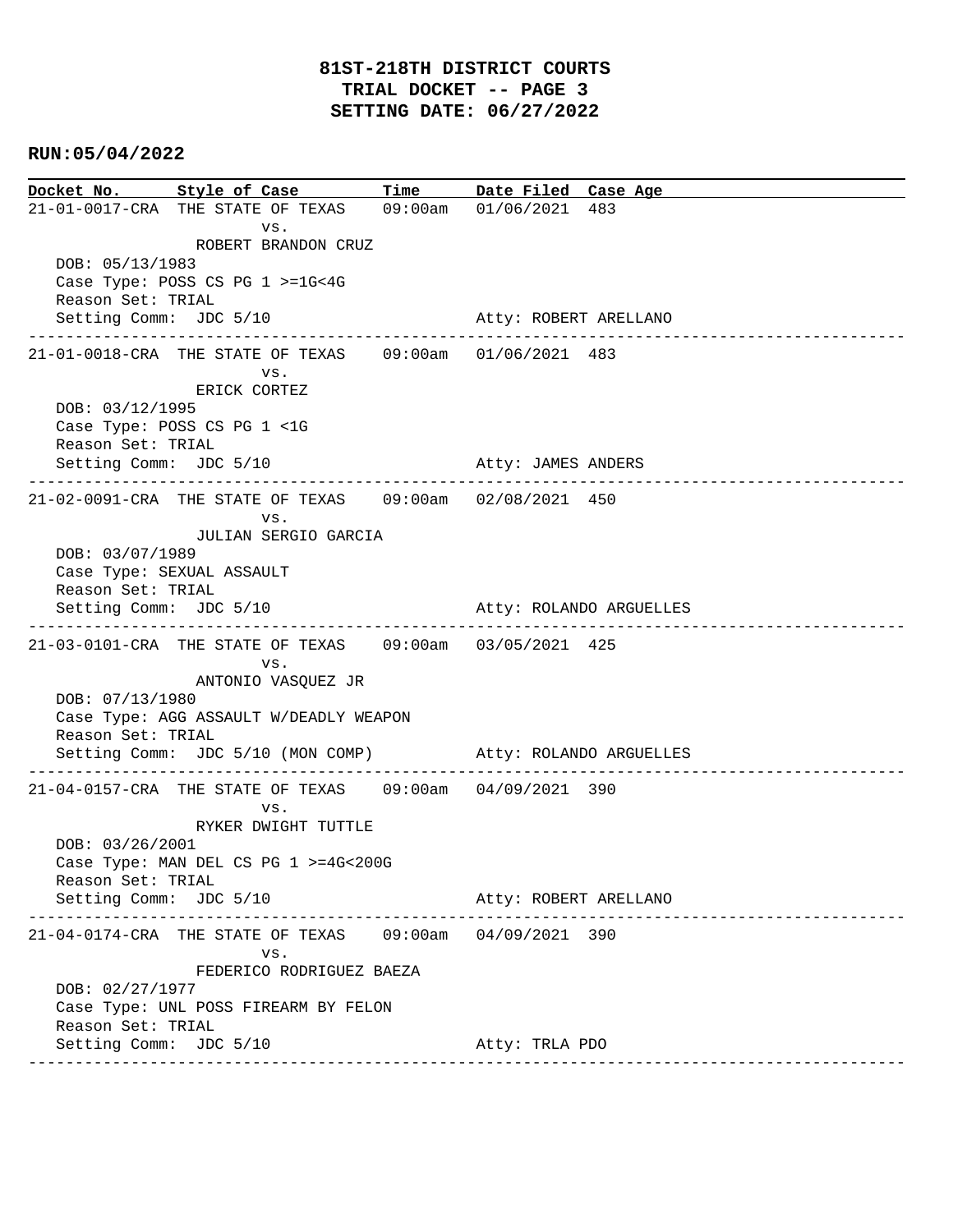### **81ST-218TH DISTRICT COURTS TRIAL DOCKET -- PAGE 4 SETTING DATE: 06/27/2022**

### **RUN:05/04/2022**

**Docket No. Style of Case Time Date Filed Case Age**  21-05-0234-CRA THE STATE OF TEXAS 09:00am 05/07/2021 362 vs. JOSEPH ROYCE STAGGS DOB: 03/18/1989 Case Type: ASSAULT FAM/HOUSE MEM IMPEDE BREATH/CIRCULAT Reason Set: TRIAL Setting Comm: JDC 5/10 Atty: TRLA PDO ---------------------------------------------------------------------------------------------- 21-06-0245-CRA THE STATE OF TEXAS 09:00am 06/25/2021 313 vs. AUDREY NICOLE GARCIA DOB: 12/17/1985 Case Type: EVADING ARREST DET W/VEH Reason Set: TRIAL Setting Comm: JDC 5/10 (MON SANITY) Atty: LISA HARRIS ---------------------------------------------------------------------------------------------- 21-06-0262-CRA THE STATE OF TEXAS 09:00am 06/25/2021 313 vs. CLEMENCIA MARIE CALVILLO DOB: 06/26/1986 Case Type: POSS CS PG 1 >=1G<4G Reason Set: TRIAL Setting Comm: JDC 5/10 Atty: JAMES ANDERS TRLA PDO ---------------------------------------------------------------------------------------------- 21-06-0270-CRA THE STATE OF TEXAS 09:00am 06/25/2021 313 vs. JOSE HONORIO FLORES DOB: 09/11/2001 Case Type: POSS CS PG 1 >=4G<200G Reason Set: TRIAL Setting Comm: JDC 5/10 Atty: TRLA PDO ---------------------------------------------------------------------------------------------- 21-06-0296-CRA THE STATE OF TEXAS 09:00am 06/25/2021 313 vs. JONATHAN NIEMIETZ DOB: 12/30/1975 Case Type: MISAPP FIDUC/FINAN PROP >=\$150K<\$300K Reason Set: TRIAL Setting Comm: JDC 5/10 Atty: ANTHONY CANTRELL ---------------------------------------------------------------------------------------------- 21-06-0297-CRA THE STATE OF TEXAS 09:00am 06/25/2021 313 vs. KATHERINE RENEE NIEMIETZ DOB: 05/26/1970 Case Type: MISAPP FIDUC/FINAN PROP >=\$150K<\$300K Reason Set: TRIAL Setting Comm: JDC 5/10 Atty: ANTHONY CANTRELL ----------------------------------------------------------------------------------------------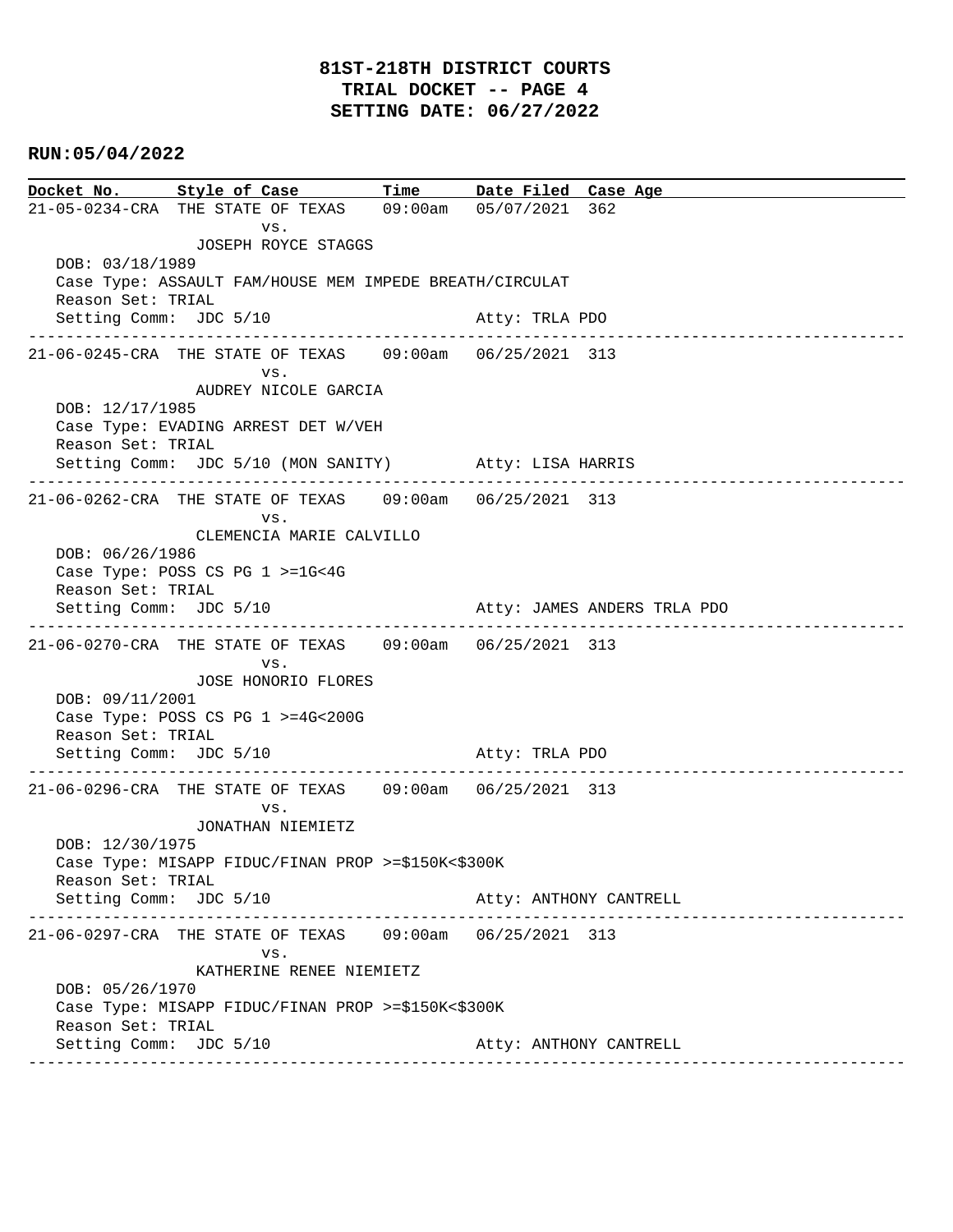**Docket No. Style of Case Time Date Filed Case Age**  21-07-0298-CRA THE STATE OF TEXAS 09:00am 07/12/2021 296 vs. RUDI KRYSTAL ALMANZA DOB: 01/14/1987 Case Type: ROBBERY Reason Set: TRIAL Setting Comm: JDC 5/10 Atty: MEGAN HARKINS ---------------------------------------------------------------------------------------------- 21-07-0313-CRA THE STATE OF TEXAS 09:00am 07/12/2021 296 vs. JOE GILBERT MORALES DOB: 02/01/1987 Case Type: BURGLARY OF HABITATION Reason Set: TRIAL Setting Comm: JDC 5/10 Atty: NINFA CARRILLO ---------------------------------------------------------------------------------------------- 21-08-0336-CRA THE STATE OF TEXAS 09:00am 08/20/2021 257 vs. MARK ANTHONY HERRERA DOB: 06/11/1978 Case Type: ROBBERY Reason Set: TRIAL Setting Comm: JDC /10 Atty: TRLA PDO ---------------------------------------------------------------------------------------------- 21-08-0347-CRA THE STATE OF TEXAS 09:00am 08/20/2021 257 vs. FRANK JAMES DILLARD DOB: 07/07/1978 Case Type: MAN DEL CS PG 1 >=4G<200G Reason Set: TRIAL Setting Comm: JDC 5/10 Atty: TRLA PDO ---------------------------------------------------------------------------------------------- 21-08-0353-CRA THE STATE OF TEXAS 09:00am 08/20/2021 257 vs. CARLOS R. HERNANDEZ DOB: 02/13/1969 Case Type: POSS CS PG 1 <1G Reason Set: TRIAL Setting Comm: JDC 5/10 Atty: JASON NITZ ---------------------------------------------------------------------------------------------- 21-10-0362-CRA THE STATE OF TEXAS 09:00am 10/01/2021 215 vs. ZACHARY BALDERAS DOB: 12/10/1995 Case Type: INDECENCY W/A CHILD EXPOSES Reason Set: TRIAL Setting Comm: JDC 5/10 Atty: DOUGLAS DANIEL ----------------------------------------------------------------------------------------------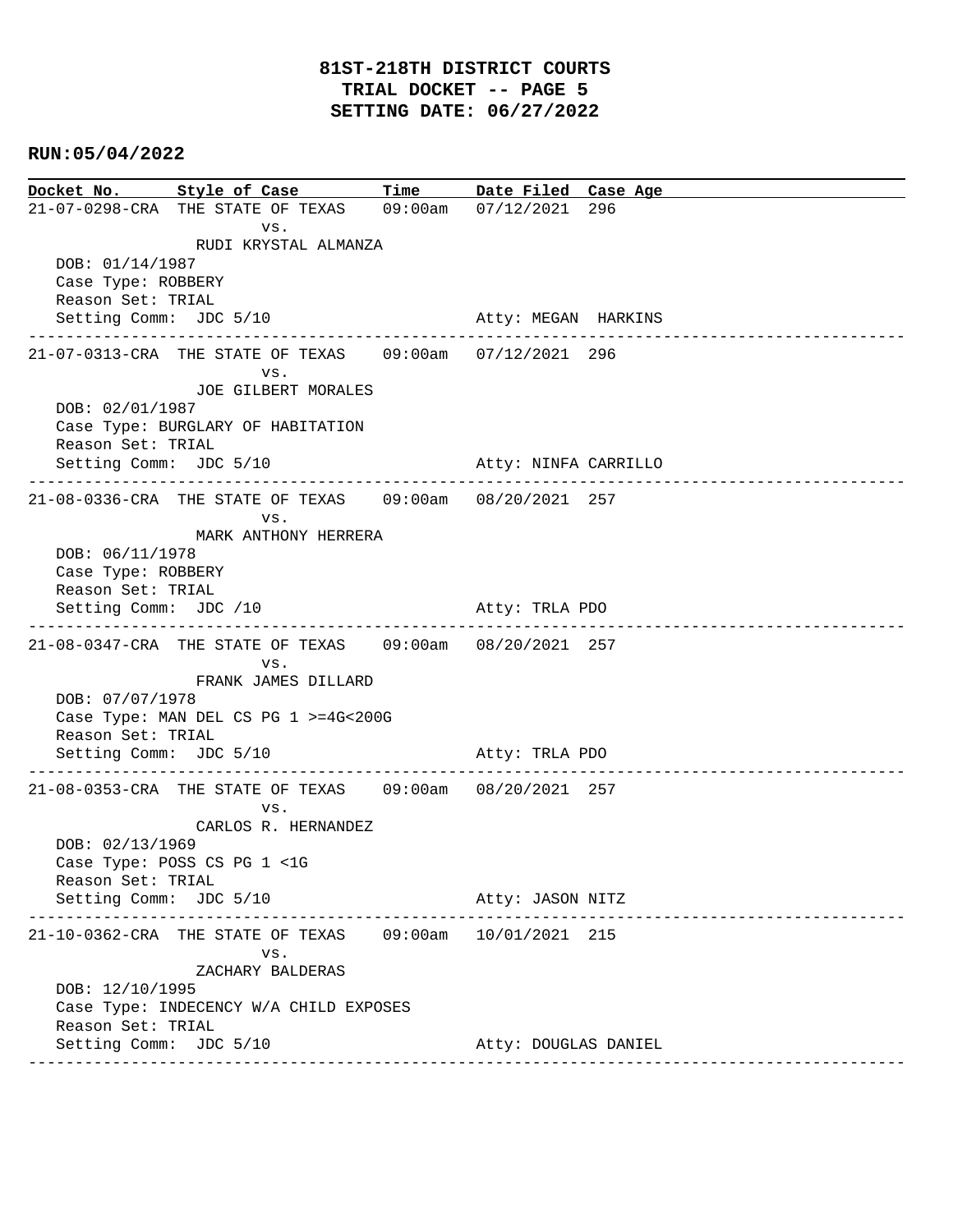**Docket No. Style of Case Time Date Filed Case Age**  21-10-0381-CRA THE STATE OF TEXAS 09:00am 10/01/2021 215 vs. EDWARDO AYALA DOB: 06/04/1991 Case Type: AGG ASSAULT W/DEADLY WEAPON Reason Set: TRIAL Setting Comm: JDC 5/10 Atty: JENNIFER TAPIA ---------------------------------------------------------------------------------------------- 21-10-0383-CRA THE STATE OF TEXAS 09:00am 10/01/2021 215 vs. CLEMENCIA MARIE CALVILLO DOB: 06/26/1986 Case Type: ROBBERY Reason Set: TRIAL Setting Comm: JDC 5/10 Atty: TRLA PDO ---------------------------------------------------------------------------------------------- 21-10-0390-CRA THE STATE OF TEXAS 09:00am 10/01/2021 215 vs. EDWIN MATTHEW MARTINEZ DOB: 03/02/1990 Case Type: BURGLARY OF HABITATION Reason Set: TRIAL Setting Comm: JDC 5/10 Atty: ADRIAN PEREZ ---------------------------------------------------------------------------------------------- 21-10-0397-CRA THE STATE OF TEXAS 09:00am 10/01/2021 215 vs. MICKEY VALDEZ JR DOB: 07/23/1992 Case Type: DRIVING WHILE INTOXICATED W/CHILD UNDER 15 YOA Reason Set: TRIAL Setting Comm: JDC 5/10 Atty: ROBERT MAURER, II ---------------------------------------------------------------------------------------------- 21-11-0400-CRA THE STATE OF TEXAS 09:00am 11/05/2021 180 vs. GARY LEE CHRISTIANSEN DOB: 04/17/1950 Case Type: EXPLOITATION OF CHILD/ELDERLY/DISABLED Reason Set: TRIAL Setting Comm: JDC 5/10 Atty: DOUGLAS DANIELS ---------------------------------------------------------------------------------------------- 21-11-0420-CRA THE STATE OF TEXAS 09:00am 11/05/2021 180 vs. EMILIANO GRIEGO DOB: 11/23/1973 Case Type: POSS CS PG 1 <1G Reason Set: TRIAL Setting Comm: JDC 5/10 Atty: TRLA PDO ----------------------------------------------------------------------------------------------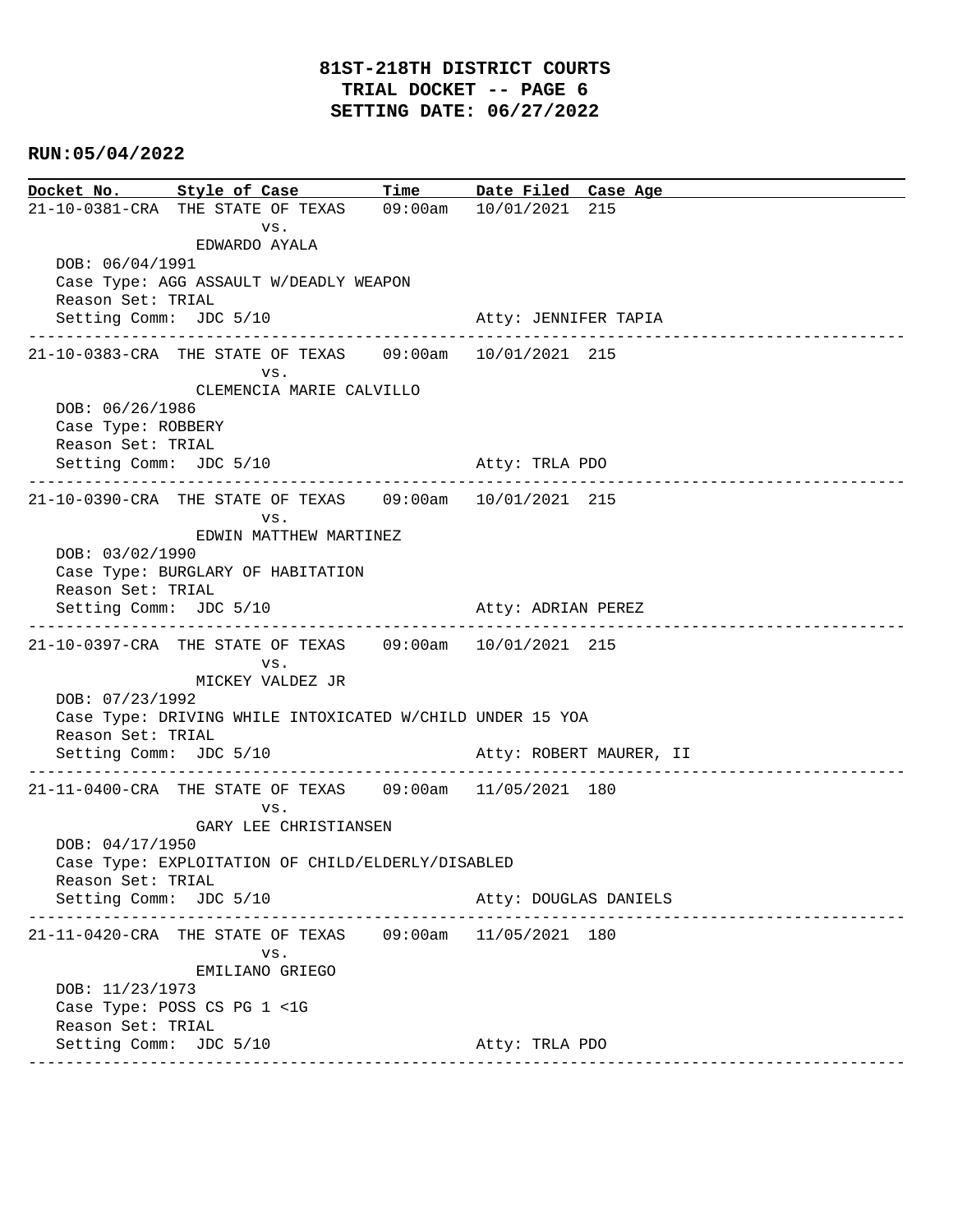| Docket No. Style of Case                    |                                                          |  | Time Date Filed Case Age |
|---------------------------------------------|----------------------------------------------------------|--|--------------------------|
|                                             | 21-11-0423-CRA THE STATE OF TEXAS 09:00am 11/05/2021 180 |  |                          |
|                                             | VS.                                                      |  |                          |
| DOB: 10/16/2003                             | JONBRYAN IBARRA                                          |  |                          |
|                                             | Case Type: POSS CS PG 1 <1G                              |  |                          |
| Reason Set: TRIAL                           |                                                          |  |                          |
| Setting Comm: JDC 5/10                      |                                                          |  | Atty: TRLA PDO           |
|                                             | 21-11-0427-CRA THE STATE OF TEXAS 09:00am 11/05/2021 180 |  |                          |
|                                             | VS.                                                      |  |                          |
|                                             | JOSE MAGDELENO MARTINEZ                                  |  |                          |
| DOB: 04/15/1988                             |                                                          |  |                          |
|                                             | Case Type: POSS CS PG 1 >=1G<4G                          |  |                          |
| Reason Set: TRIAL                           |                                                          |  |                          |
| Setting Comm: JDC 5/10                      |                                                          |  | Atty: TRLA PDO           |
|                                             | 21-11-0430-CRA THE STATE OF TEXAS 09:00am 11/05/2021 180 |  |                          |
|                                             | VS.                                                      |  |                          |
| DOB: 12/14/1995                             | DESTINY MARIE NICOLE MEDELLIN                            |  |                          |
|                                             | Case Type: POSS CS PG 1 <1G                              |  |                          |
| Reason Set: TRIAL                           |                                                          |  |                          |
| Setting Comm: JDC 5/10                      |                                                          |  | Atty: RICHARD BRIGGS     |
|                                             | 21-11-0438-CRA THE STATE OF TEXAS 09:00am 11/05/2021 180 |  |                          |
|                                             | VS.                                                      |  |                          |
|                                             | OSMAN GEAVANI VILLALOBOS                                 |  |                          |
| DOB: 08/08/2002                             |                                                          |  |                          |
|                                             | Case Type: POSS CS PG 1 <1G                              |  |                          |
| Reason Set: TRIAL<br>Setting Comm: JDC 5/10 |                                                          |  | Atty: TRLA PDO           |
|                                             |                                                          |  |                          |
|                                             | 21-11-0453-CRA THE STATE OF TEXAS 09:00am 11/05/2021 180 |  |                          |
|                                             | VS.                                                      |  |                          |
| DOB: 08/23/1992                             | ISAAC SEGURA                                             |  |                          |
|                                             | Case Type: THEFT OF FIREARM ENH IAT                      |  |                          |
| Reason Set: TRIAL                           |                                                          |  |                          |
| Setting Comm: JDC 5/10                      |                                                          |  | Atty: STEPHEN BARRERA    |
|                                             | 21-11-0455-CRA THE STATE OF TEXAS 09:00am 11/05/2021 180 |  |                          |
|                                             | VS.                                                      |  |                          |
|                                             | RYKER DWIGHT TUTTLE                                      |  |                          |
| DOB: 03/26/2001                             |                                                          |  |                          |
|                                             | Case Type: ASSAULT OF PREGNANT PERSON                    |  |                          |
| Reason Set: TRIAL<br>Setting Comm: JDC 5/10 |                                                          |  | Atty: STEPHEN BARRERA    |
|                                             |                                                          |  |                          |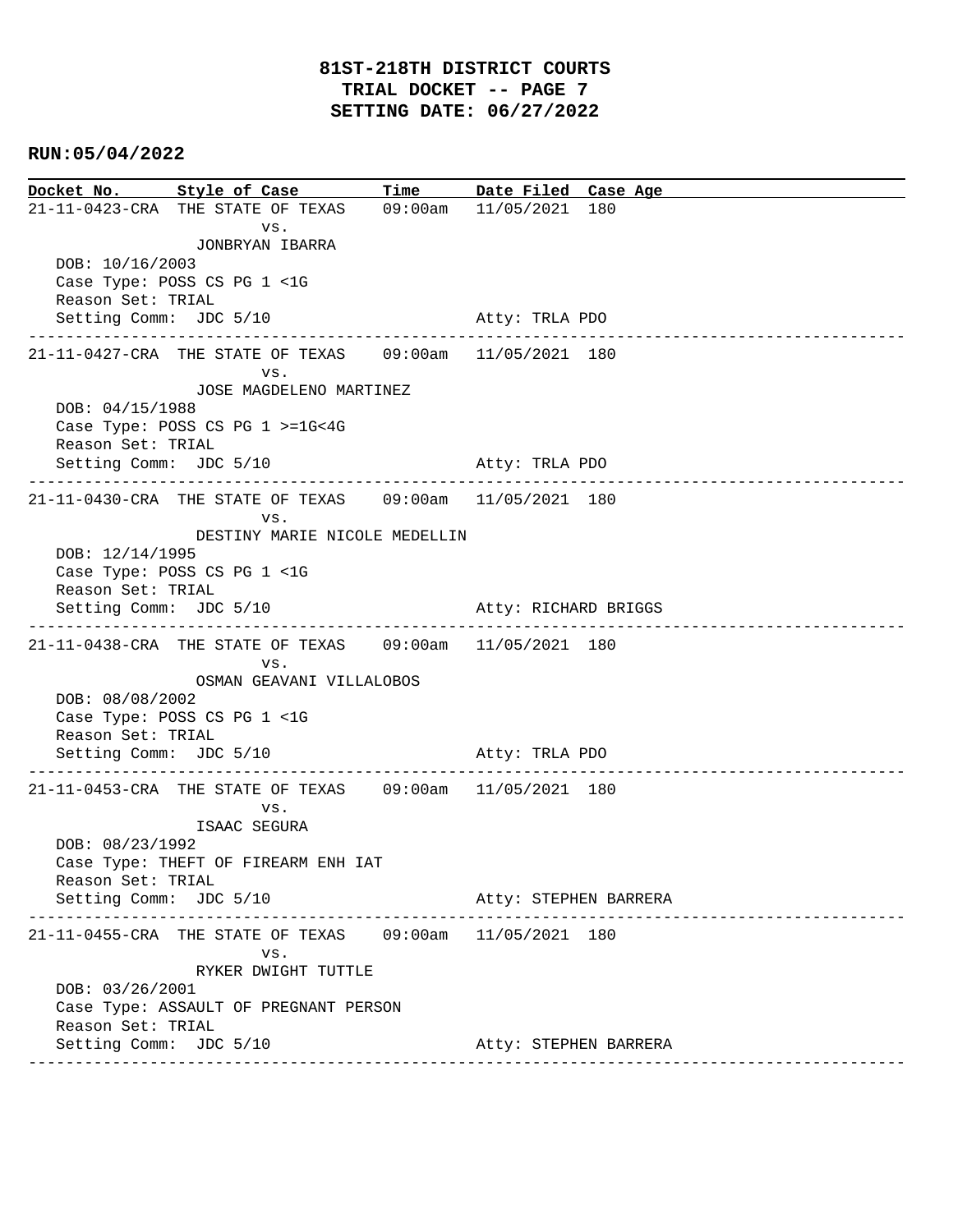**Docket No. Style of Case Time Date Filed Case Age**  21-12-0479-CRA THE STATE OF TEXAS 09:00am 12/10/2021 145 vs. RUSSELL WAYNE TRIMBLE DOB: 11/26/1967 Case Type: MAN DEL CS PG 1 >=4G<200G Reason Set: TRIAL Setting Comm: JDC 5/10 Atty: NINFA CARRILLO ---------------------------------------------------------------------------------------------- 21-12-0483-CRA THE STATE OF TEXAS 09:00am 12/10/2021 145 vs. EDWIN MATTHEW MARTINEZ DOB: 03/02/1990 Case Type: BAIL JUMPING AND FAIL TO APPEAR FELONY Reason Set: TRIAL Setting Comm: JDC 5/10 Atty: ADRIAN PEREZ ---------------------------------------------------------------------------------------------- 22-01-0011-CRA THE STATE OF TEXAS 09:00am 01/10/2022 114 vs. WARD LEONARD SMITH DOB: 12/07/1975 Case Type: INJURY CHILD/ELDERLY/DISABLE W/INT BODILY INJ Reason Set: TRIAL Setting Comm: JDC 5/10 Atty: DOUGLAS DANIEL ---------------------------------------------------------------------------------------------- 22-01-0016-CRA THE STATE OF TEXAS 09:00am 01/10/2022 114 vs. ROBERT BRANDON CRUZ DOB: 05/13/1983 Case Type: POSS CS PG 1 >=4G<200G Reason Set: TRIAL Setting Comm: JDC 5/10 Atty: ROBERT ARELLANO ---------------------------------------------------------------------------------------------- 22-02-0021-CRA THE STATE OF TEXAS 09:00am 02/18/2022 75 vs. CHRISTOPHER DAVID ANNABELLI DOB: 08/14/1985 Case Type: BURGLARY OF HABITATION Reason Set: TRIAL Setting Comm: JDC 5/10 Atty: JENNIFER TAPIA ---------------------------------------------------------------------------------------------- 22-02-0022-CRA THE STATE OF TEXAS 09:00am 02/18/2022 75 vs. CORY JAY BUMGARNER DOB: 10/29/1987 Case Type: EVADING ARREST DET W/VEH Reason Set: TRIAL Setting Comm: JDC 5/10 Atty: TRLA PDO ----------------------------------------------------------------------------------------------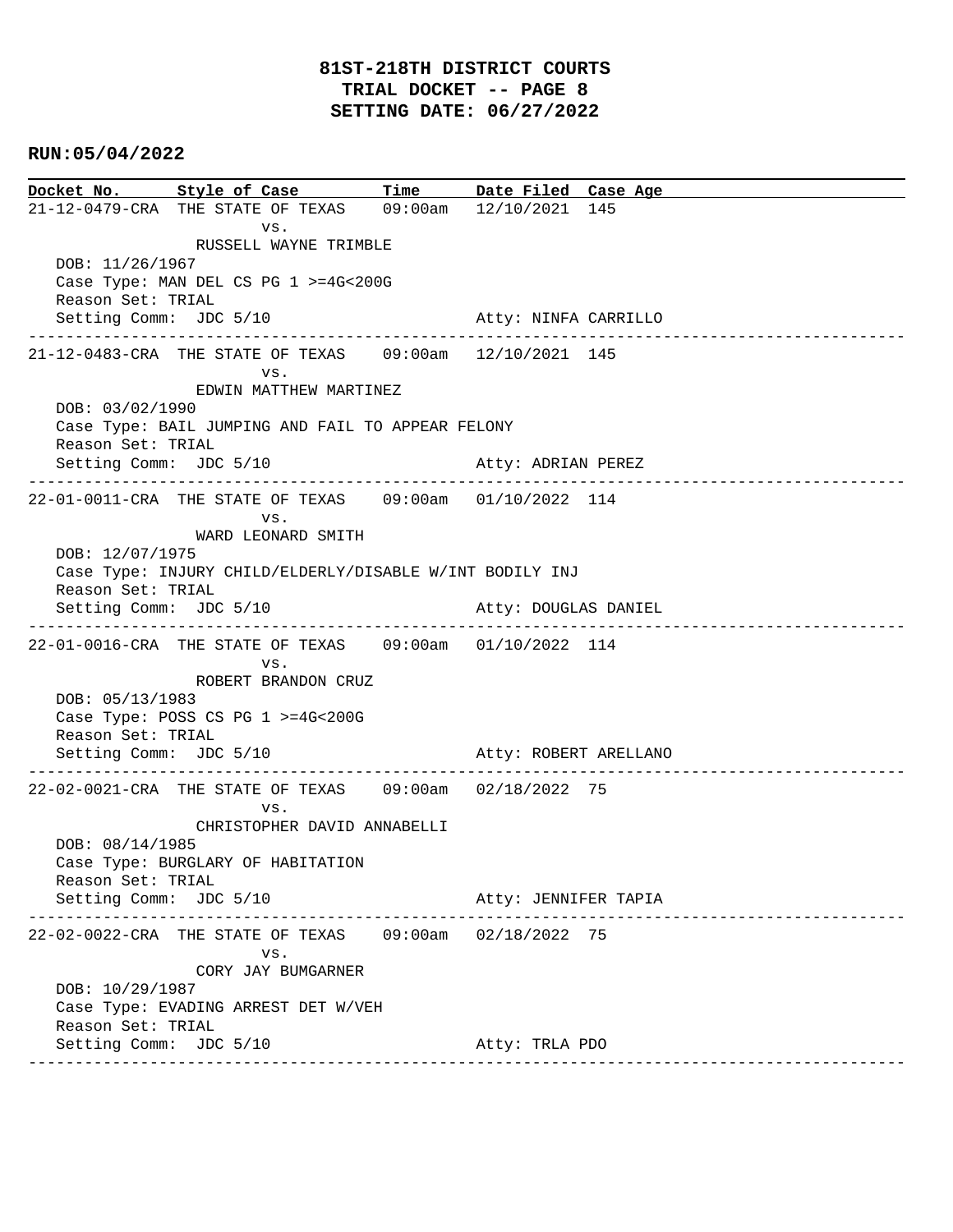### **81ST-218TH DISTRICT COURTS TRIAL DOCKET -- PAGE 9 SETTING DATE: 06/27/2022**

### **RUN:05/04/2022**

**Docket No. Style of Case Time Date Filed Case Age**  22-02-0023-CRA THE STATE OF TEXAS 09:00am 02/18/2022 75 vs. ROBERTA LYN CARPENTER DOB: 01/05/1971 Case Type: INJURY CHILD/ELDERLY/DISABLE W/INT SBI/MENTAL Reason Set: TRIAL Setting Comm: JDC 5/10 Atty: TRLA PDO ---------------------------------------------------------------------------------------------- 22-02-0024-CRA THE STATE OF TEXAS 09:00am 02/18/2022 75 vs. DANIEL CRESPIN DURAN DOB: 07/10/1998 Case Type: AGG ASSAULT CAUSES SERIOUS BODILY INJ Reason Set: TRIAL Setting Comm: JDC 5/10 Atty: STEPHEN BARRERA ---------------------------------------------------------------------------------------------- 22-02-0025-CRA THE STATE OF TEXAS 09:00am 02/18/2022 75 vs. MARLENA LYNN JARAMILLO DOB: 12/18/1995 Case Type: MURDER Reason Set: TRIAL Setting Comm: JDC 5/10 (MON COMP) Atty: JENNIFER TAPIA ---------------------------------------------------------------------------------------------- 22-02-0026-CRA THE STATE OF TEXAS 09:00am 02/18/2022 75 vs. GREGORY ANTHONY MENDEZ DOB: 08/25/1985 Case Type: AGG ASSAULT AGAINST PUBLIC SERVANT Reason Set: TRIAL Setting Comm: JDC 5/10 Atty: TRLA PDO ---------------------------------------------------------------------------------------------- 22-02-0030-CRA THE STATE OF TEXAS 09:00am 02/18/2022 75 vs. JOE ANTHONY CEJA DOB: 12/17/2000 Case Type: THEFT OF FIREARM Reason Set: TRIAL Setting Comm: JDC 5/10 Atty: TRLA PDO ---------------------------------------------------------------------------------------------- 22-02-0031-CRA THE STATE OF TEXAS 09:00am 02/18/2022 75 vs. KOBE CORONADO DOB: 06/20/2004 Case Type: THEFT OF FIREARM Reason Set: TRIAL Setting Comm: JDC 5/10 Atty: JENNIFER TAPIA ----------------------------------------------------------------------------------------------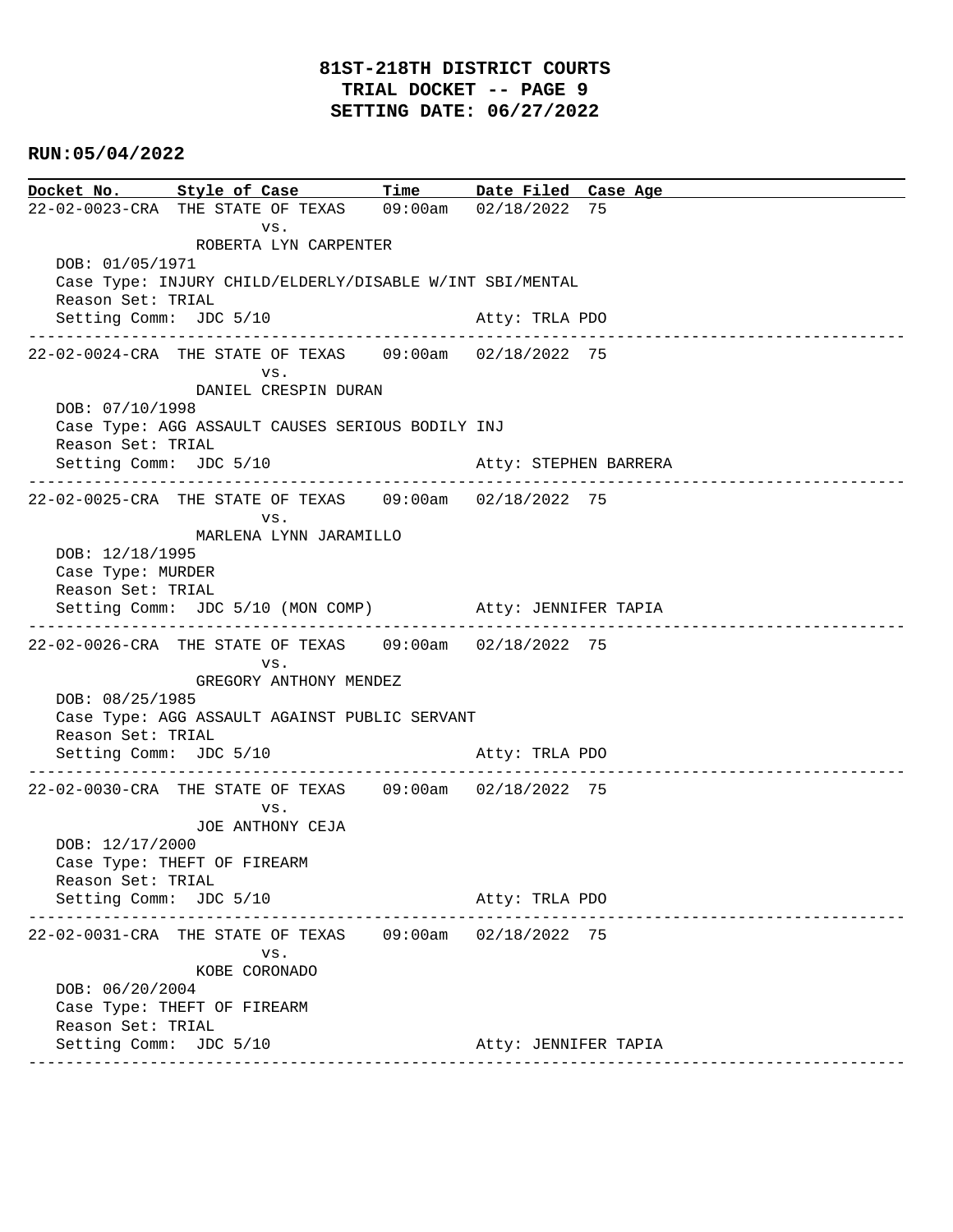**Docket No. Style of Case Time Date Filed Case Age**  22-02-0032-CRA THE STATE OF TEXAS 09:00am 02/18/2022 75 vs. KOBE CORONADO DOB: 06/20/2004 Case Type: ENGAGING IN ORGANIZED CRIMINAL ACTIVITY Reason Set: TRIAL Setting Comm: JDC 5/10 BOND REDUCTION Atty: JENNIFER TAPIA ---------------------------------------------------------------------------------------------- 22-02-0033-CRA THE STATE OF TEXAS 09:00am 02/18/2022 75 vs. DELANY MARIE DURAN DOB: 08/28/2002 Case Type: POSS CS PG 2 < 1G Reason Set: TRIAL Setting Comm: JDC 5/10 Atty: MONICA KHIRALLAH ---------------------------------------------------------------------------------------------- 22-02-0034-CRA THE STATE OF TEXAS 09:00am 02/18/2022 75 vs. MONICA FARIAS DOB: 11/24/1981 Case Type: MAN DEL CS PG 1 >=4G<200G Reason Set: TRIAL Setting Comm: JDC 5/10  $\qquad \qquad$  Atty: HECTOR GONZALEZ, III. ---------------------------------------------------------------------------------------------- 22-02-0038-CRA THE STATE OF TEXAS 09:00am 02/18/2022 75 vs. GABRIEL JOHN HERNANDEZ DOB: 04/26/2004 Case Type: THEFT OF FIREARM Reason Set: TRIAL Setting Comm: JDC 5/10 Atty: ADRIAN PEREZ ---------------------------------------------------------------------------------------------- 22-02-0039-CRA THE STATE OF TEXAS 09:00am 02/18/2022 75 vs. GABRIEL JOHN HERNANDEZ DOB: 04/26/2003 Case Type: ENGAGING IN ORGANIZED CRIMINAL ACTIVITY Reason Set: TRIAL Setting Comm: JDC 5/10 Atty: ADRIAN PEREZ ---------------------------------------------------------------------------------------------- 22-02-0040-CRA THE STATE OF TEXAS 09:00am 02/18/2022 75 vs. JAMES ALLEN HIME IV DOB: 11/27/1996 Case Type: POSS CS PG 1 >=1G<4G Reason Set: TRIAL Setting Comm: JDC 5/10 Atty: TRLA PDO ----------------------------------------------------------------------------------------------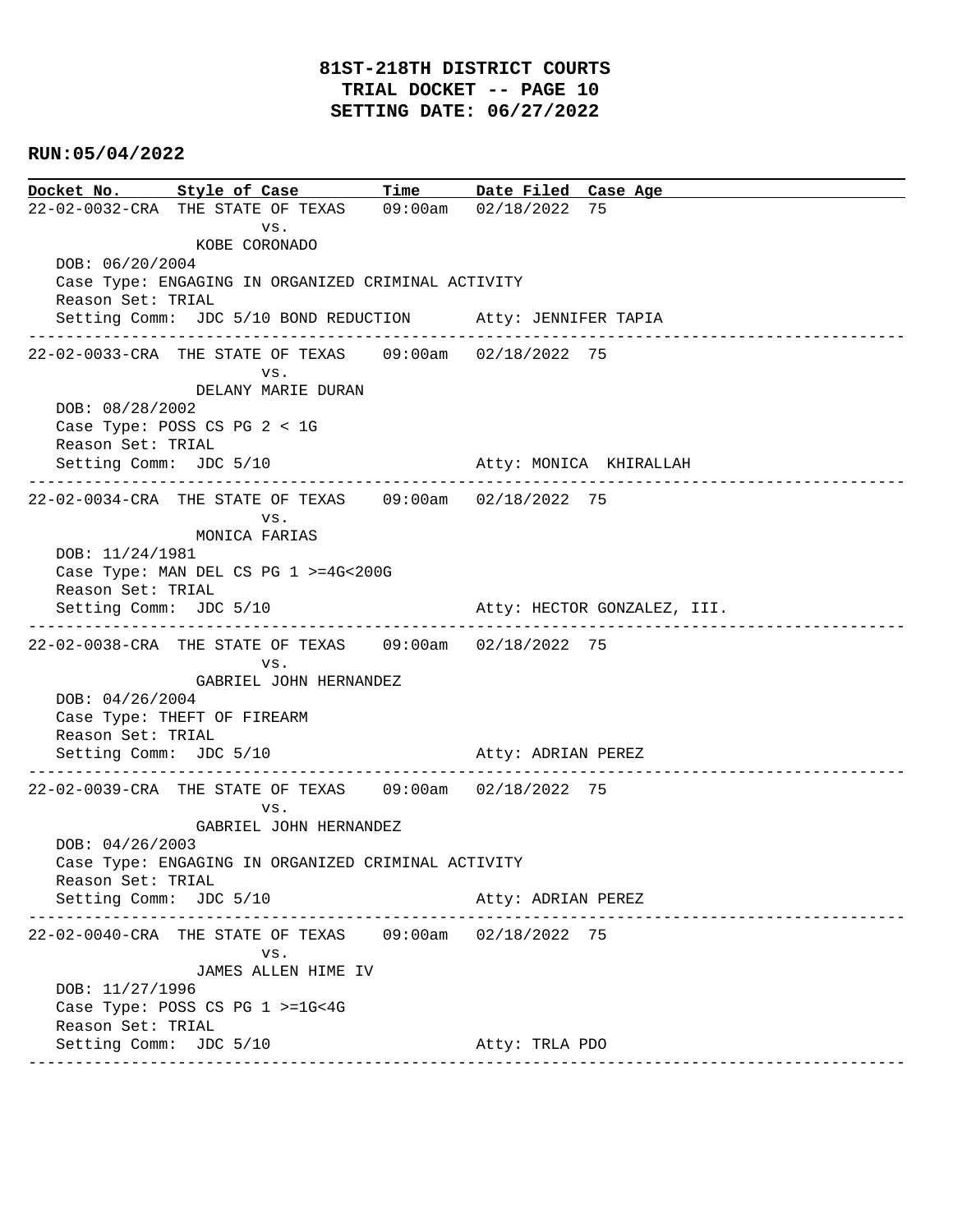**Docket No. Style of Case Time Date Filed Case Age**  22-02-0042-CRA THE STATE OF TEXAS 09:00am 02/18/2022 75 vs. JEFFERY JULINA HUBLE DOB: 08/12/1986 Case Type: POSS CS PG 1 <1G Reason Set: TRIAL Setting Comm: JDC 5/10 Atty: JASON NITZ ---------------------------------------------------------------------------------------------- 22-02-0043-CRA THE STATE OF TEXAS 09:00am 02/18/2022 75 vs. CORBIN LEE JONES DOB: 02/16/2001 Case Type: POSS CS PG 1 <1G Reason Set: TRIAL Setting Comm: JDC 5/10 Atty: TRLA PDO ---------------------------------------------------------------------------------------------- 22-02-0045-CRA THE STATE OF TEXAS 09:00am 02/18/2022 75 vs. JOSE MAGDELENO MARTINEZ DOB: 04/15/1988 Case Type: POSS CS PG 1 >=4G<200G Reason Set: TRIAL Setting Comm: JDC 5/10 Atty: TRLA PDO ---------------------------------------------------------------------------------------------- 22-02-0049-CRA THE STATE OF TEXAS 09:00am 02/18/2022 75 vs. HERLINDA CONSUELO TIJERINA DOB: 08/27/1999 Case Type: ENGAGING IN ORGANIZED CRIMINAL ACTIVITY Reason Set: TRIAL Setting Comm: JDC 5/10 Atty: ROBERT GIER ---------------------------------------------------------------------------------------------- 22-02-0052-CRA THE STATE OF TEXAS 09:00am 02/18/2022 75 vs. MARK ANTHONY DILLARD DOB: 06/05/1992 Case Type: AGG ASSAULT W/DEADLY WEAPON Reason Set: TRIAL Setting Comm: JDC 5/10 Atty: TRLA PDO ---------------------------------------------------------------------------------------------- 22-02-0055-CRA THE STATE OF TEXAS 09:00am 02/18/2022 75 vs. DONOVAN SCOTT LANUSH DOB: 05/21/1969 Case Type: AGG ASSAULT W/DEADLY WEAPON Reason Set: TRIAL Setting Comm: JDC 5/10 Atty: STEPHEN BARRERA ----------------------------------------------------------------------------------------------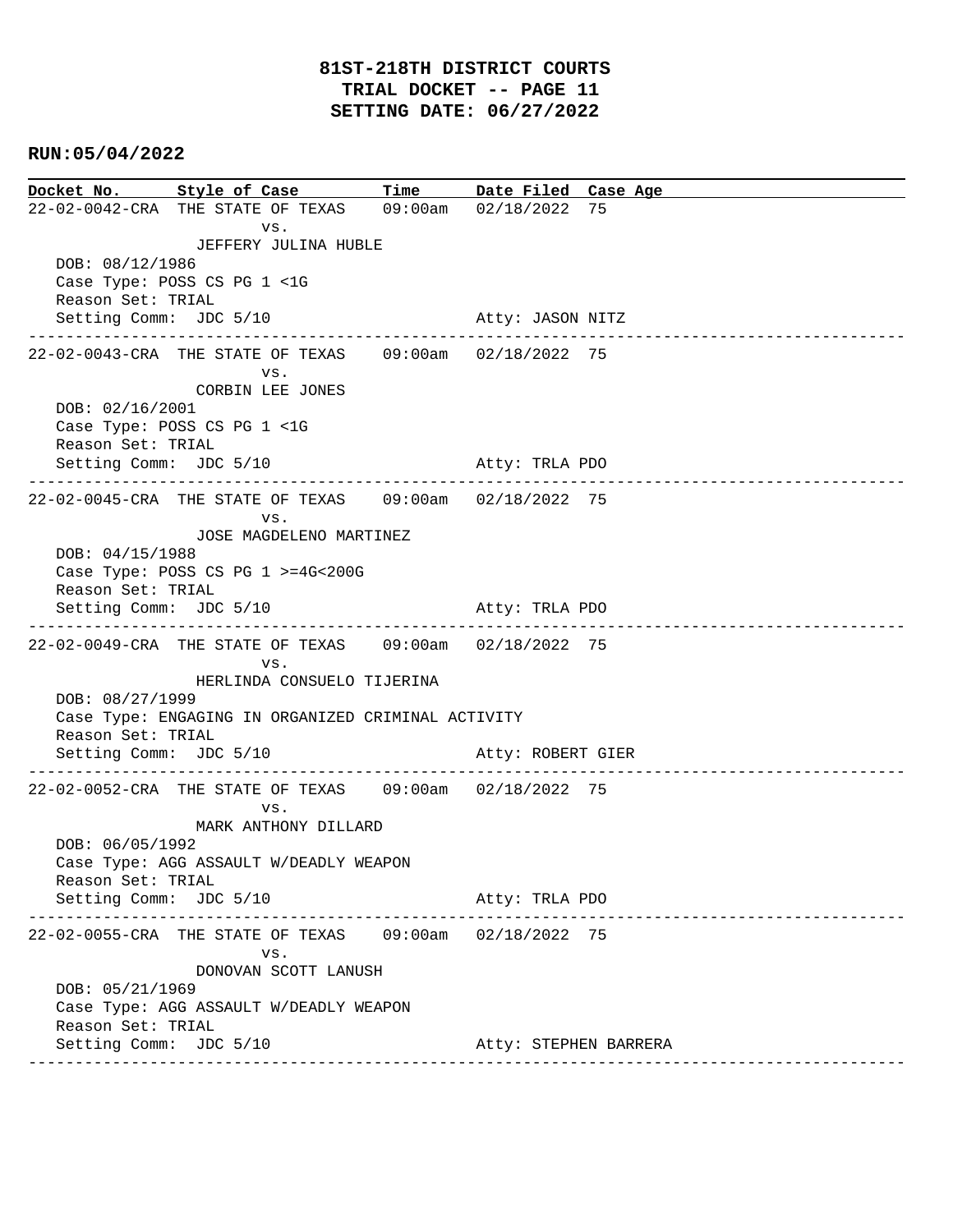**Docket No. Style of Case Time Date Filed Case Age**  22-03-0061-CRA THE STATE OF TEXAS 09:00am 03/11/2022 54 vs. DYLAN RYAN LUNA DOB: 08/25/2002 Case Type: AGG ASSAULT DATE/FAMILY/HOUSE W/WEAPON Reason Set: TRIAL Setting Comm: JDC 5/10 Atty: DOUGLAS DANIEL ---------------------------------------------------------------------------------------------- 22-03-0064-CRA THE STATE OF TEXAS 09:00am 03/11/2022 54 vs. BENJAMIN ANASTACIO FIERROS DOB: 05/01/1998 Case Type: POSS CS PG 2 < 1G Reason Set: TRIAL Setting Comm: JDC 5/10 Atty: TRLA PDO ---------------------------------------------------------------------------------------------- 22-03-0065-CRA THE STATE OF TEXAS 09:00am 03/11/2022 54 vs. MARGARITO JESUS IRUEGAS DOB: 05/22/1991 Case Type: POSS CS PG 1/1-B <1G Reason Set: TRIAL Setting Comm: JDC 5/10 Atty: TRLA PDO ---------------------------------------------------------------------------------------------- 22-03-0067-CRA THE STATE OF TEXAS 09:00am 03/11/2022 54 vs. JOEL ANTHONY MARTINEZ DOB: 03/25/2003 Case Type: EVADING ARREST DET W/VEH Reason Set: TRIAL Setting Comm: JDC 5/10 Atty: TRLA PDO ---------------------------------------------------------------------------------------------- 22-03-0070-CRA THE STATE OF TEXAS 09:00am 03/11/2022 54 vs. KYLIE MICHELLE PIERCE DOB: 06/05/1998 Case Type: POSS CS PG 1/1-B >=1G<4G Reason Set: TRIAL Setting Comm: JDC 5/10 Atty: TRLA PDO ---------------------------------------------------------------------------------------------- 22-03-0071-CRA THE STATE OF TEXAS 09:00am 03/11/2022 54 vs. RICARDO RODRIGUEZ III DOB: 06/07/1999 Case Type: AGG ASSAULT AGAINST PUBLIC SERVANT Reason Set: TRIAL Setting Comm: JDC 5/10 Atty: TRLA PDO ----------------------------------------------------------------------------------------------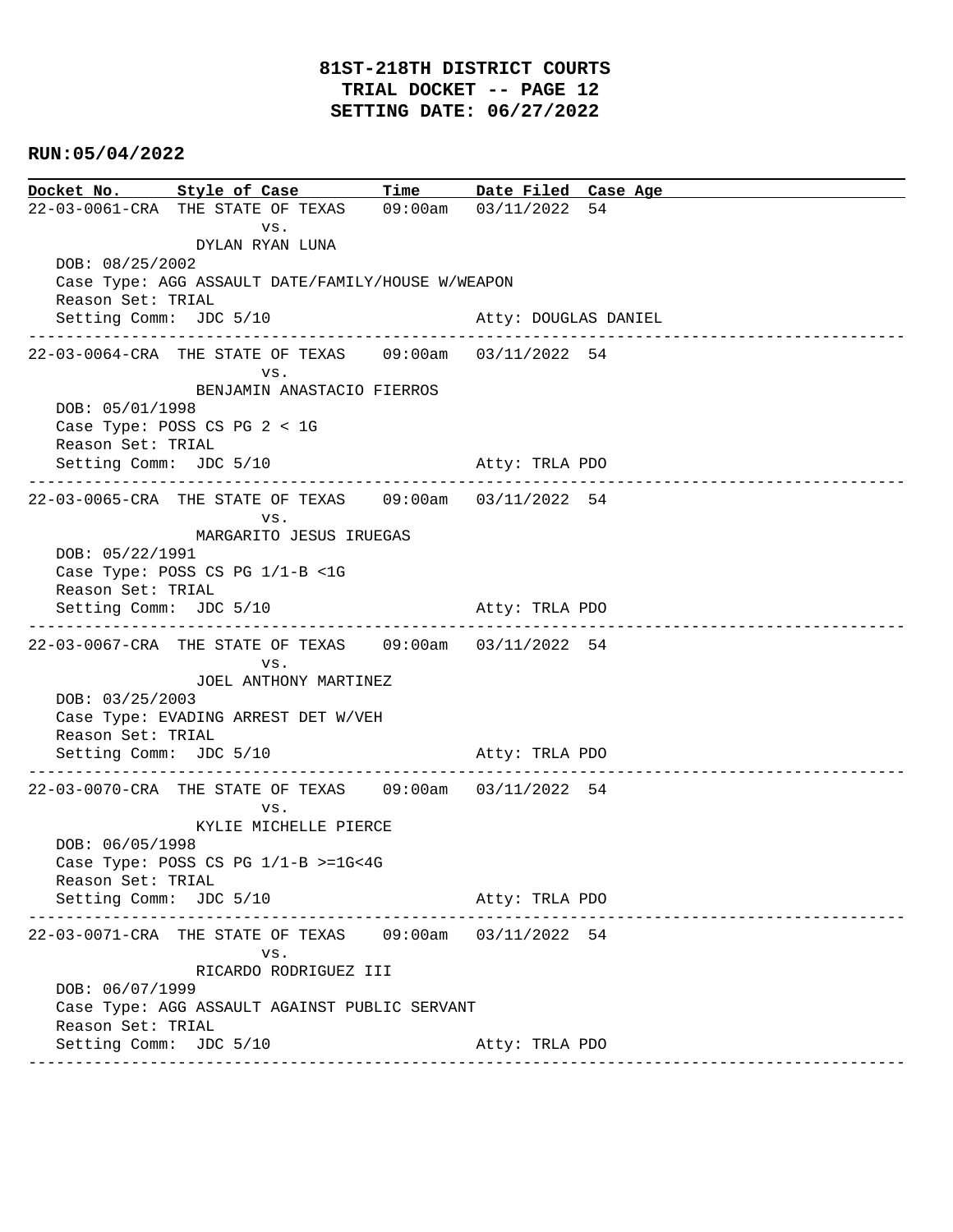**Docket No. Style of Case Time Date Filed Case Age**  22-03-0073-CRA THE STATE OF TEXAS 09:00am 03/11/2022 54 vs. JEFFREY STEVEN SAXBY DOB: 02/18/1980 Case Type: FRAUD USE/POSS IDENTIFYING INFO # ITEMS < 5 Reason Set: TRIAL Setting Comm: JDC 5/10 Atty: TRLA PDO ---------------------------------------------------------------------------------------------- 22-03-0074-CRA THE STATE OF TEXAS 09:00am 03/11/2022 54 vs. RANDI VILLAREAL DOB: 01/30/1973 Case Type: POSS CS PG 1/1-B <1G Reason Set: TRIAL Setting Comm: JDC 5/10 Atty: TRLA PDO ---------------------------------------------------------------------------------------------- 22-03-0075-CRA THE STATE OF TEXAS 09:00am 03/11/2022 54 vs. JOHN EDWARD BAUTISTA DOB: 09/02/1972 Case Type: THEFT OF MATERIAL ALUM/BRNZ/COPPER/BRASS <\$20K Reason Set: TRIAL Setting Comm: JDC 5/10 Atty: TRLA PDO ---------------------------------------------------------------------------------------------- 22-03-0076-CRA THE STATE OF TEXAS 09:00am 03/11/2022 54 vs. JOHN EDWARD BAUTISTA DOB: 09/02/1972 Case Type: THEFT OF MATERIAL ALUM/BRNZ/COPPER/BRASS <\$20K Reason Set: TRIAL Setting Comm: JDC 5/10 Atty: TRLA PDO ---------------------------------------------------------------------------------------------- 22-03-0077-CRA THE STATE OF TEXAS 09:00am 03/11/2022 54 vs. JOHN EDWARD BAUTISTA DOB: 09/02/1972 Case Type: THEFT OF MATERIAL ALUM/BRNZ/COPPER/BRASS <\$20K Reason Set: TRIAL Setting Comm: JDC 5/10 Atty: TRLA PDO ---------------------------------------------------------------------------------------------- 22-03-0078-CRA THE STATE OF TEXAS 09:00am 03/11/2022 54 vs. JOHN EDWARD BAUTISTA DOB: 09/02/1972 Case Type: THEFT OF MATERIAL ALUM/BRNZ/COPPER/BRASS <\$20K Reason Set: TRIAL Setting Comm: JDC 5/10 Atty: TRLA PDO ----------------------------------------------------------------------------------------------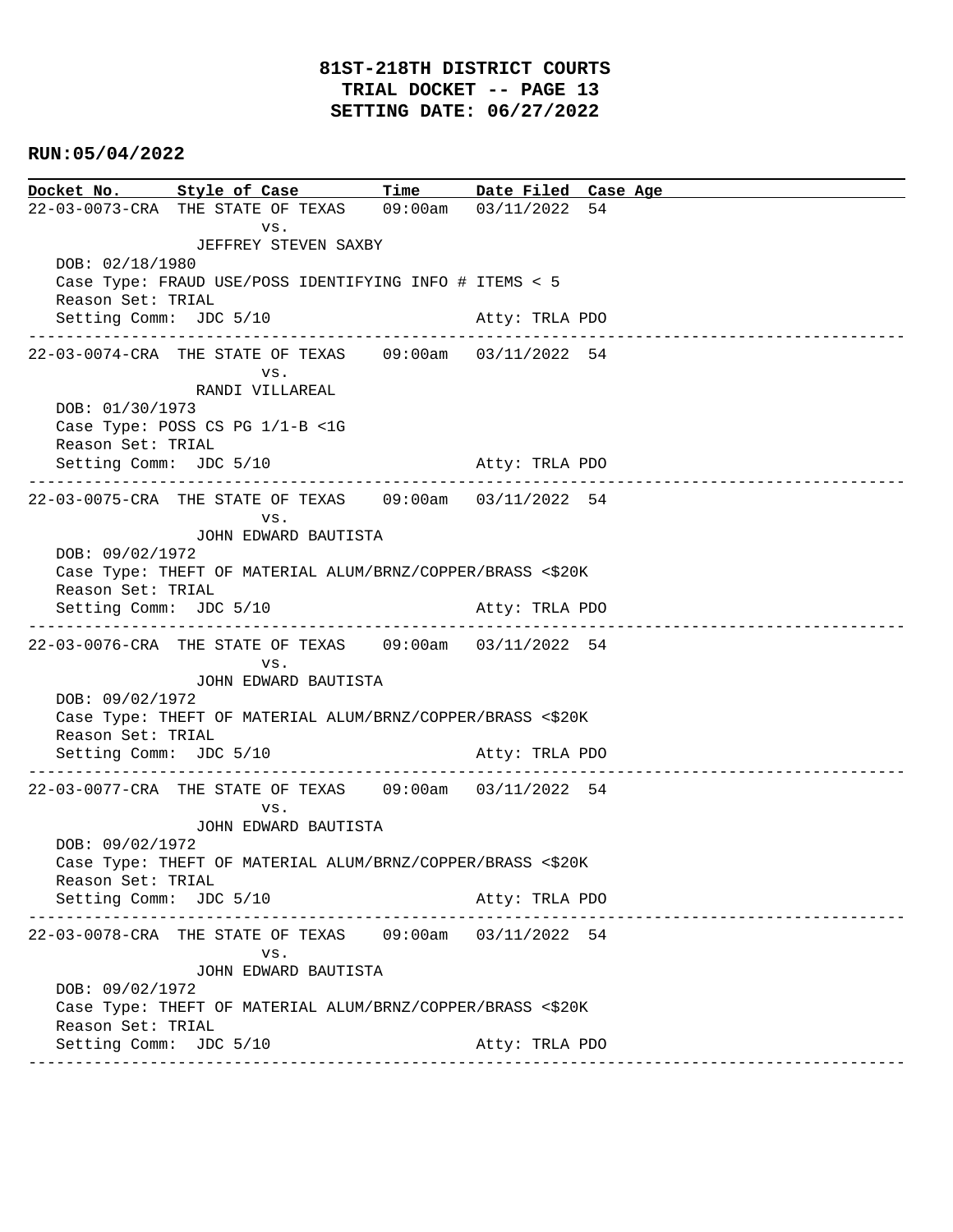|                                                                               | Docket No. Style of Case Time Date Filed Case Age                               |                      |                    |  |  |  |  |  |
|-------------------------------------------------------------------------------|---------------------------------------------------------------------------------|----------------------|--------------------|--|--|--|--|--|
|                                                                               | 22-03-0079-CRA THE STATE OF TEXAS 09:00am 03/11/2022 54                         |                      |                    |  |  |  |  |  |
|                                                                               | VS.                                                                             |                      |                    |  |  |  |  |  |
|                                                                               | JOHN EDWARD BAUTISTA                                                            |                      |                    |  |  |  |  |  |
|                                                                               | DOB: 09/02/1972                                                                 |                      |                    |  |  |  |  |  |
|                                                                               | Case Type: THEFT OF MATERIAL ALUM/BRNZ/COPPER/BRASS <\$20K<br>Reason Set: TRIAL |                      |                    |  |  |  |  |  |
| Setting Comm: JDC 5/10                                                        |                                                                                 |                      | Atty: TRLA PDO     |  |  |  |  |  |
|                                                                               |                                                                                 |                      |                    |  |  |  |  |  |
|                                                                               | VS.                                                                             |                      |                    |  |  |  |  |  |
|                                                                               | JOHN EDWARD BAUTISTA                                                            |                      |                    |  |  |  |  |  |
| DOB: 09/02/1972                                                               |                                                                                 |                      |                    |  |  |  |  |  |
| Case Type: THEFT OF MATERIAL ALUM/BRNZ/COPPER/BRASS <\$20K                    |                                                                                 |                      |                    |  |  |  |  |  |
| Reason Set: TRIAL<br>Setting Comm: JDC 5/10                                   |                                                                                 |                      | Atty: TRLA PDO     |  |  |  |  |  |
|                                                                               |                                                                                 |                      |                    |  |  |  |  |  |
|                                                                               | 22-03-0081-CRA THE STATE OF TEXAS 09:00am 03/11/2022 54                         |                      |                    |  |  |  |  |  |
|                                                                               | VS.                                                                             |                      |                    |  |  |  |  |  |
| DOB: 09/02/1972                                                               | JOHN EDWARD BAUTISTA                                                            |                      |                    |  |  |  |  |  |
|                                                                               | Case Type: THEFT OF MATERIAL ALUM/BRNZ/COPPER/BRASS <\$20K                      |                      |                    |  |  |  |  |  |
| Reason Set: TRIAL                                                             |                                                                                 |                      |                    |  |  |  |  |  |
| Setting Comm: JDC 5/10                                                        |                                                                                 |                      | Atty: TRLA PDO     |  |  |  |  |  |
|                                                                               |                                                                                 |                      |                    |  |  |  |  |  |
|                                                                               | 22-03-0085-CRA THE STATE OF TEXAS 09:00am 03/11/2022 54<br>VS.                  |                      |                    |  |  |  |  |  |
|                                                                               | DOMINGO GONZALES III                                                            |                      |                    |  |  |  |  |  |
| DOB: 12/05/1986                                                               |                                                                                 |                      |                    |  |  |  |  |  |
|                                                                               | Case Type: THEFT OF MATERIAL ALUM/BRNZ/COPPER/BRASS <\$20K                      |                      |                    |  |  |  |  |  |
| Reason Set: TRIAL                                                             | Setting Comm: JDC 5/10                                                          |                      | Atty: JAMES ANDERS |  |  |  |  |  |
|                                                                               | -------------------------------------                                           |                      |                    |  |  |  |  |  |
|                                                                               | 22-03-0086-CRA THE STATE OF TEXAS 09:00am 03/11/2022 54                         |                      |                    |  |  |  |  |  |
|                                                                               | VS.                                                                             |                      |                    |  |  |  |  |  |
|                                                                               | SCOTT MATTHEW HASLER                                                            |                      |                    |  |  |  |  |  |
| DOB: 12/29/1986<br>Case Type: THEFT OF MATERIAL ALUM/BRNZ/COPPER/BRASS <\$20K |                                                                                 |                      |                    |  |  |  |  |  |
| Reason Set: TRIAL                                                             |                                                                                 |                      |                    |  |  |  |  |  |
|                                                                               | Setting Comm: JDC 5/10 - BOND REDUCTION Atty: JENNIFER TAPIA                    |                      |                    |  |  |  |  |  |
|                                                                               |                                                                                 |                      |                    |  |  |  |  |  |
|                                                                               | VS.                                                                             |                      |                    |  |  |  |  |  |
|                                                                               | SCOTT MATTHEW HASLER                                                            |                      |                    |  |  |  |  |  |
| DOB: 12/29/1986                                                               |                                                                                 |                      |                    |  |  |  |  |  |
| Case Type: THEFT OF MATERIAL ALUM/BRNZ/COPPER/BRASS <\$20K                    |                                                                                 |                      |                    |  |  |  |  |  |
| Reason Set: TRIAL                                                             |                                                                                 |                      |                    |  |  |  |  |  |
|                                                                               | Setting Comm: JDC 5/10/BOND REDUCTION Atty: JENNIFER TAPIA                      | ____________________ |                    |  |  |  |  |  |
|                                                                               |                                                                                 |                      |                    |  |  |  |  |  |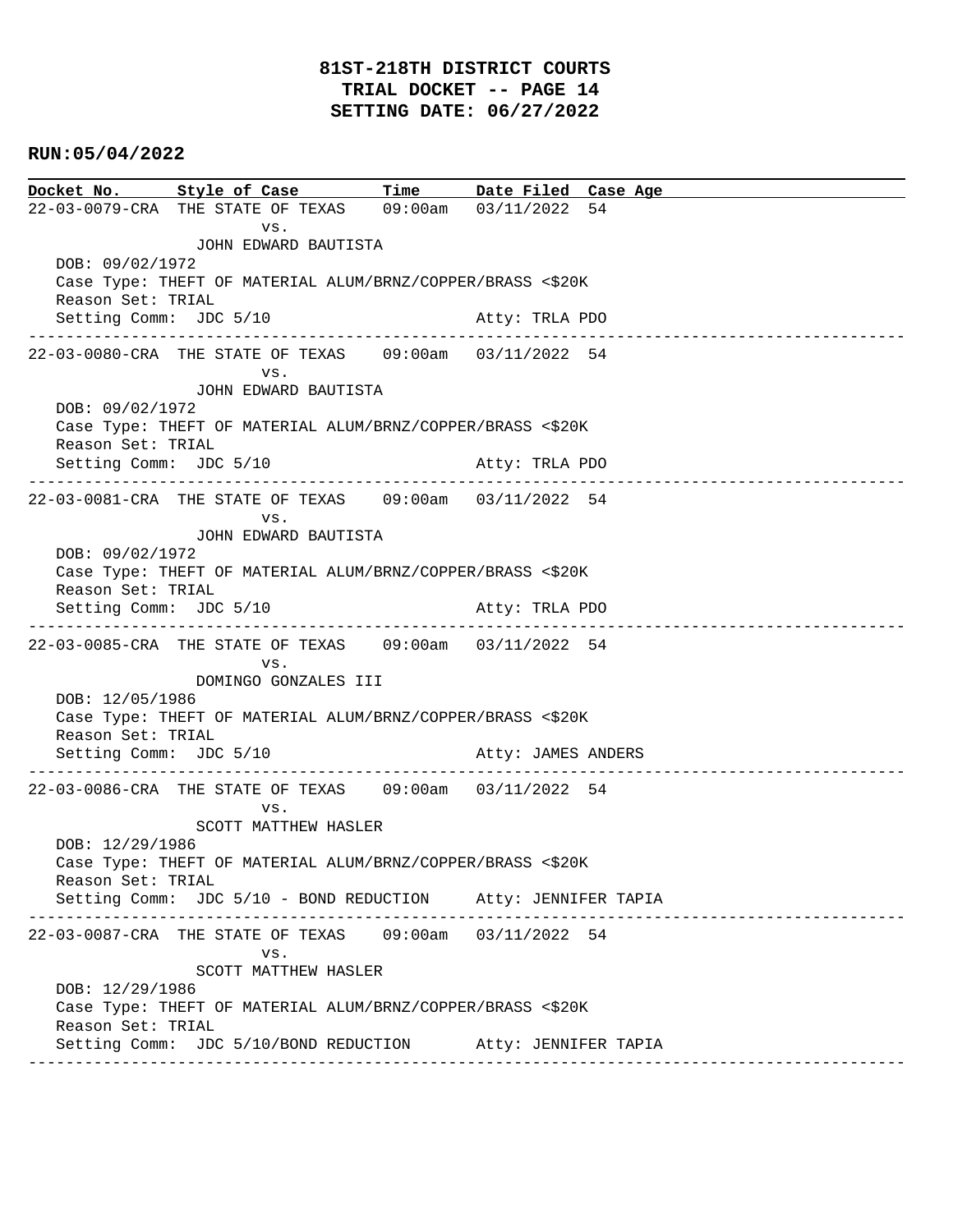**Docket No. Style of Case Time Date Filed Case Age**  22-03-0088-CRA THE STATE OF TEXAS 09:00am 03/11/2022 54 vs. MARCUS LEE ISAACS DOB: 05/02/1980 Case Type: AGG ASSAULT W/DEADLY WEAPON Reason Set: TRIAL Setting Comm: JDC 5/10 Atty: TRLA PDO ---------------------------------------------------------------------------------------------- 22-03-0090-CRA THE STATE OF TEXAS 09:00am 03/11/2022 54 vs. ERNESTO LAQUE III DOB: 01/11/1979 Case Type: THEFT OF MATERIAL ALUM/BRNZ/COPPER/BRASS <\$20K Reason Set: TRIAL Setting Comm: JDC 5/10 Atty: ROBERTO VARGAS ---------------------------------------------------------------------------------------------- 22-03-0091-CRA THE STATE OF TEXAS 09:00am 03/11/2022 54 vs. ERNESTO LAQUE III DOB: 01/11/1979 Case Type: THEFT OF MATERIAL ALUM/BRNZ/COPPER/BRASS <\$20K Reason Set: TRIAL Setting Comm: JDC 5/10 Atty: ROBERTO VARGAS ---------------------------------------------------------------------------------------------- 22-03-0092-CRA THE STATE OF TEXAS 09:00am 03/11/2022 54 vs. ERNESTO LAQUE III DOB: 01/11/1979 Case Type: THEFT OF MATERIAL ALUM/BRNZ/COPPER/BRASS <\$20K Reason Set: TRIAL Setting Comm: JDC 5/10 Atty: ROBERTO VARGAS ---------------------------------------------------------------------------------------------- 22-03-0093-CRA THE STATE OF TEXAS 09:00am 03/11/2022 54 vs. ERNESTO LAQUE III DOB: 01/11/1979 Case Type: THEFT OF MATERIAL ALUM/BRNZ/COPPER/BRASS <\$20K Reason Set: TRIAL Setting Comm: JDC 5/10 Atty: ROBERTO VARGAS ---------------------------------------------------------------------------------------------- 22-03-0094-CRA THE STATE OF TEXAS 09:00am 03/11/2022 54 vs. GEORGE WILLIAM MARTIN DOB: 11/13/1947 Case Type: AGG ASSAULT AGAINST PUBLIC SERVANT Reason Set: TRIAL Setting Comm: JDC 5/10 Atty: DOUGLAS DANIEL ----------------------------------------------------------------------------------------------